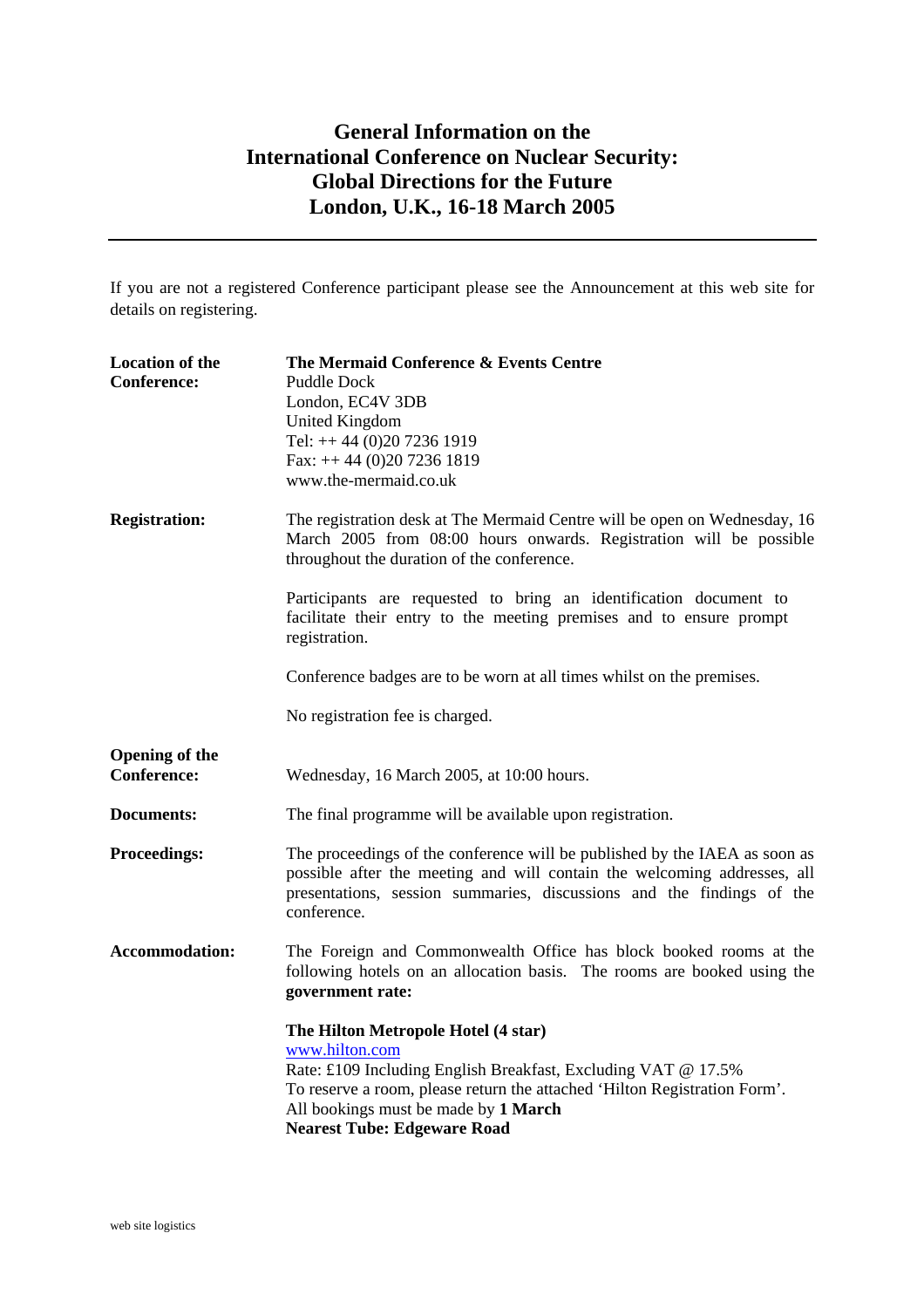| The Thistle Victoria (4 star)                                        |
|----------------------------------------------------------------------|
| www.thistlehotels.com                                                |
| Allocation: 25 Rooms                                                 |
| Rate: £109 Including English Breakfast and VAT @ 17.5%               |
| Tel: $++ 44 (0)870 333 9120$                                         |
| Fax: $+44$ (0)20 7630 1978                                           |
| email: regina.pond@thistle.co.uk                                     |
| Please quote the reference FCO150305 when making your reservation in |
| order to receive this rate.                                          |
| All bookings must be made by 15 February                             |
| <b>Nearest Tube: Victoria</b>                                        |
| The Strand Palace Hotel (3 star)                                     |
| www.strandpalacehotel.co.uk                                          |
| Allocation: 30 Rooms                                                 |
|                                                                      |

 **Rate:** Single **£88** Including English Breakfast & VAT @ 17.5% or Standard double **£95** Including English Breakfast & VAT @ 17.5% Tel: ++ 44 (0)20 7379 4737 Fax: ++44 (0) 20 7257 9227 email: groups@strandpalacehotel.co.uk Please quote the reference **FCO-IAEA** when making your reservation in order to receive this rate. All bookings must be made by **15 February Nearest Tube: Charing Cross/Embankment**

## **Participants are responsible for reserving their own accommodation. The government rate can only be assured until the date specified.**

Alternative hotel suggestions are also on this web site. Participants should be aware that no special arrangements have been made with the alternative suggested hotels.

**Hotel Payment** Hotel bookings should be paid directly by the participants. The IAEA cannot **Conditions:** be held responsible for any fees or re-bookings. Therefore it is in the interest of the participants to inform the reservation team at their hotel by fax or telephone of any cancellations/changes to their reservation or late arrivals.

**Transportation** The Heathrow Express train travels from Heathrow Airport (all terminals) **from the Airport to** directly to Paddington Railway Station. **the City Centre:** 

Gatwick Airport has an express train which takes you into Victoria Station.

Taxi Service: Taxis in London are charged on a meter.

**Transportation to** Access by Tube: **Conference Venue** The nearest tube station is Blackfriars. The venue is approximately a one minute walk from the station. Please follow the signs for 'The Mermaid Theatre', which are located both in the station and at street level. Hyper-link to tube map:<http://www.tfl.gov.uk/tfl/pdfdocs/colormap.pdf> Hyper-link to 'Blackfrairs Area' street map: [Area Map](http://www.multimap.com/map/browse.cgi?client=public&X=532000&Y=181000&gride=531812&gridn=180880&scale=10000&coordsys=gb&db=pc&lang=&inmap=&table=&ovtype=&localinfosel=&local=&kw=&srec=0&mapsize=big&db=pc&rt=)